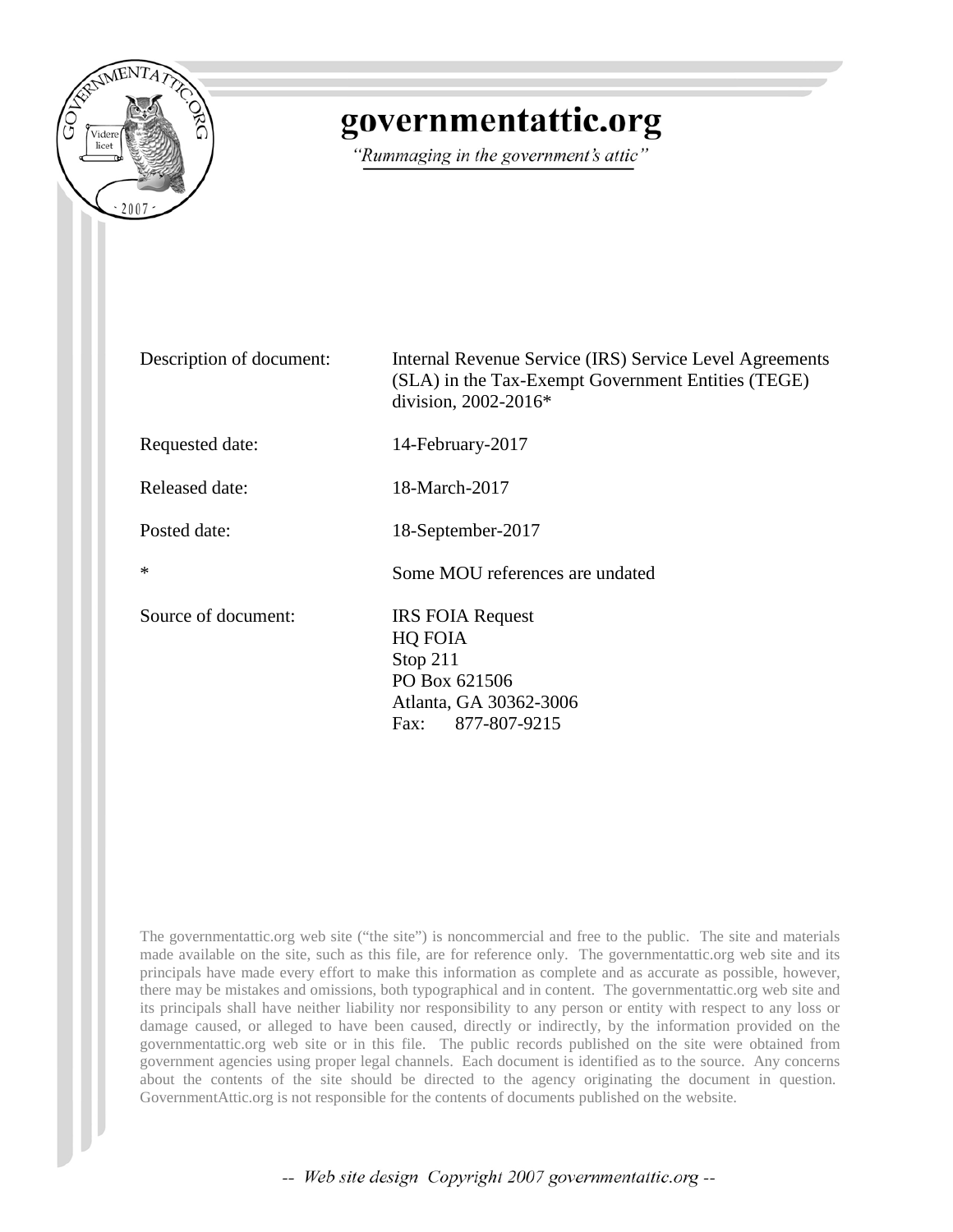

#### **DEPARTMENT OF THE TREASURY**  INTERNAL REVENUE SERVICE WASHINGTON, DC 20224

March 19, 2017

I am responding to your Freedom of Information Act (FOIA) request dated February 14, 2017 that we received on February 23, 2017.

You asked for a listing of all the Service Level Agreements (SLA) and subsequently revised your request to all the SLAs in the Tax-Exempt Government Entities (TEGE) division that could be located within a two hour search window. I am enclosing a copy of the requested records consisting of 11 pages. This is a full grant of your request.

There is an additional SLA that is posted to the Internal Revenue Service reading room. The agreement is between the Taxpayer Advocate Service and TEGE. It is located at https://www.irs.gov/pub/tas/sla\_tas\_tege\_2009-05-29.pdfhttps://www.irs.gov/pub/tas/sla\_tas\_tege\_2009-05-29.pdf.

You may contact me, FOIA Public Liaison, P. Sharisse Tompkins, to discuss your request at:

> PO Box 2986 MS 7000 AUSC Austin, TX 78768 737-800-5460

The FOIA Public Liaison responds to FOIA and Privacy Act requests for copies of documents maintained by the IRS. There is no provision in either Act to resolve tax, collection, or processing issues and our staff is not trained to answer questions regarding those issues. If you need assistance with tax related issues you may call the I RS toll free number at 1-800-829-1040.

Please note fees will be combined for future aggregated requests of related documents.

If you have any questions, please call Tax Law Specialist A. Amparano, ID # 0220447, at (214) 413-5489, or write to: Internal Revenue Service, Disclosure Office 9, P.O. Box 621506, Stop 211, Atlanta, GA 30362-3006. Please refer to case number # F17055-0050.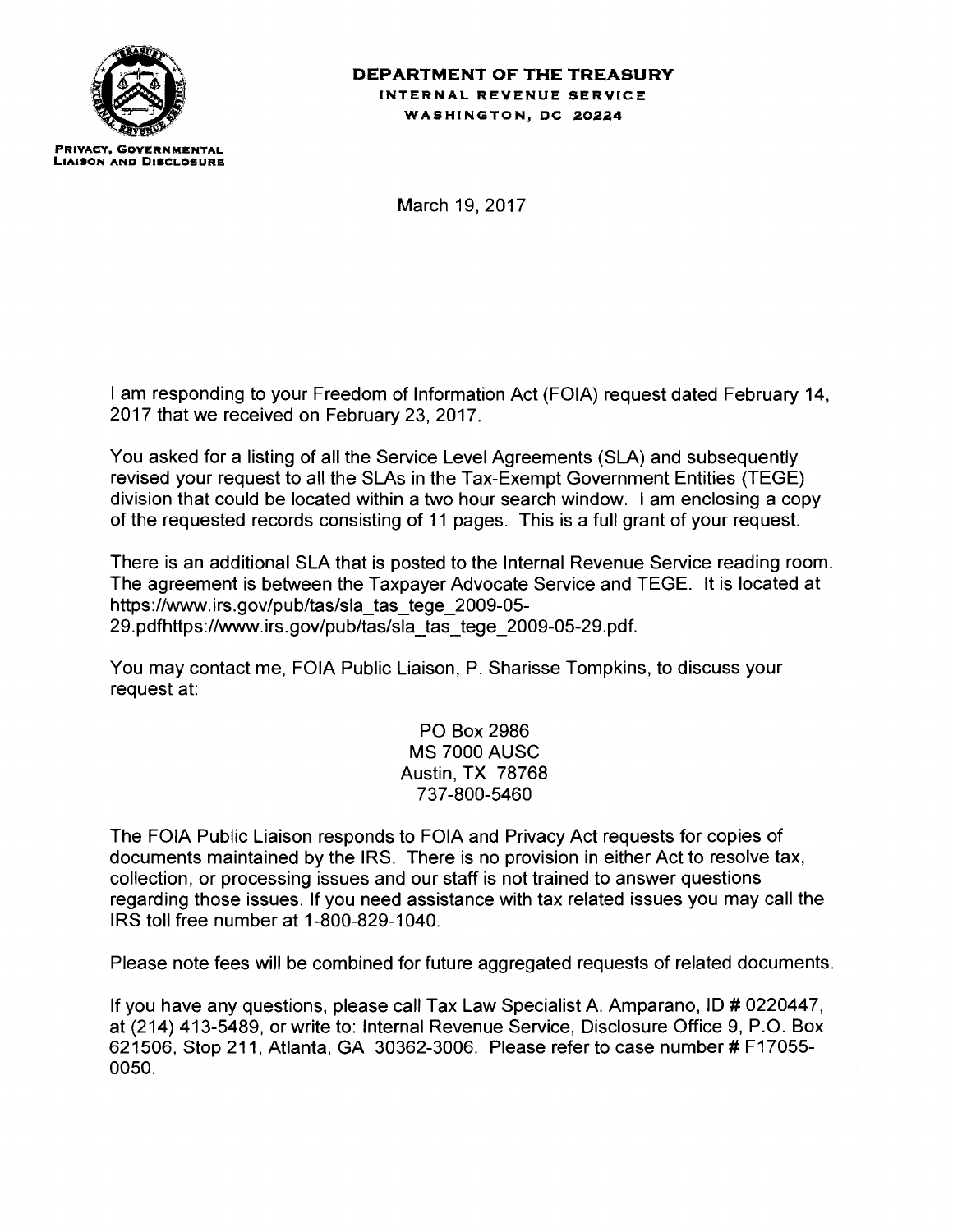Sincerely,

mins,

P. Sharisse Tompkins Disclosure Manager Disclosure Office 9

**Enclosures** Responsive Documents

 $\mathcal{A}^{\mathcal{A}}$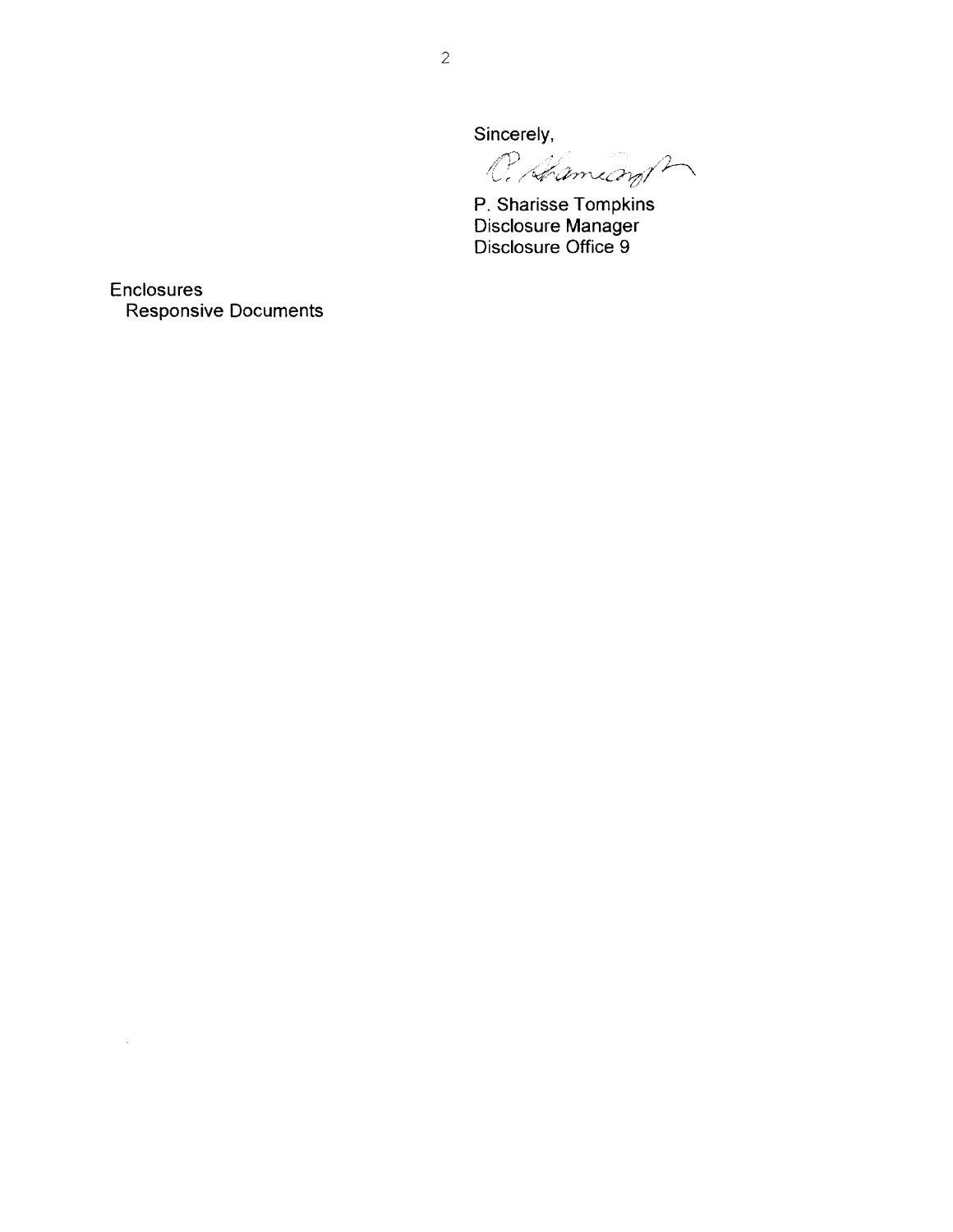3. Agreements or MOUs with other organizations or agencies generated by ITG; (we already have copies of four MOUs posted on irs.gov); List the MOUs and provide IRM cites where the links to the MOUs can be found.

#### 4.86.1.8 (02-19-2015) Coordinating with Other Operating Divisions and Business Units

- (4) ITG coordinates all aspects of tax administration as it impacts tribes. A Memorandum of Understanding (MOU) exists between ITG and the following:
	- Small Business/Self-Employed (SB/SE) Office of Excise Taxes (OET)
	- Small Business/Self-Employed (SB/SE) Bank Secrecy Act (BSA) Program
	- Small Business/Self-Employed (SB/SE) Abusive Transactions Promoter Investigation Procedures
- (5} The MOU with SB/SE OET states that ITG will assume responsibility for all wagering tax issues related to Indian tribal governments. The SB/SE office of Excise Taxes has jurisdiction over all other excise tax issues. ITG will serve as the "single point of contact" in the IRS to authorize OET to make contact with Indian tribal governments. The OET will coordinate with ITG prior to initiating any examination or outreach activity with an Indian tribal government. The MOU between ITG and Excise Tax can be found at: www.irs.gov/Government- Entities/lndian-Tribal-Govemments/ITG-Memorandum-of-Understanding/.
- (6) The MOU with SB/SE BSA addresses the shared responsibilities for Bank Secrecy Act (BSA) and IRC 6050! notification and education activities relating to entities that are owned by Indian tribal governments. The MOU between ITG and SB/SE BSA can be found at: www.irs.gov/Govemment-Entities/Indian- Tribal-Governments/ITG-Memorandum-of-Understanding/.
- (7) The MOU with SB/SE that addresses shared responsibilities to stop promotion of abusive tax schemes and reinforces the importance of working together to use promoter investigations as an effective tool to address the promotion of abusive transactions can be found at: www.irs.gov/Govemment-Entitiesllndian-Tribal-Govemments/ITG-Memorandum-of-Understanding/.

SEE: Aletha's comment regarding pending revision for ITG BSA MOU.

# 4.86.1.10 (02-19-2015)

#### Other Federal Agencies Impacting Indian Tribal Governments

(2) The National Indian Gaming Commission (NIGC) was established within the Department of the Interior to implement the provisions of the Indian Gaming Regulatory Act (IGRA). The Commission has field representatives who maintain contact with those tribes that have gaming operations. These representatives are a useful source of information. The website address is www.nigc.gov/. The MOU between ITG and NIGC can be found at: www.irs.gov/Government-Entitiesllndian-Tribal-Govemments/ITG-Memorandum-of-Understanding/.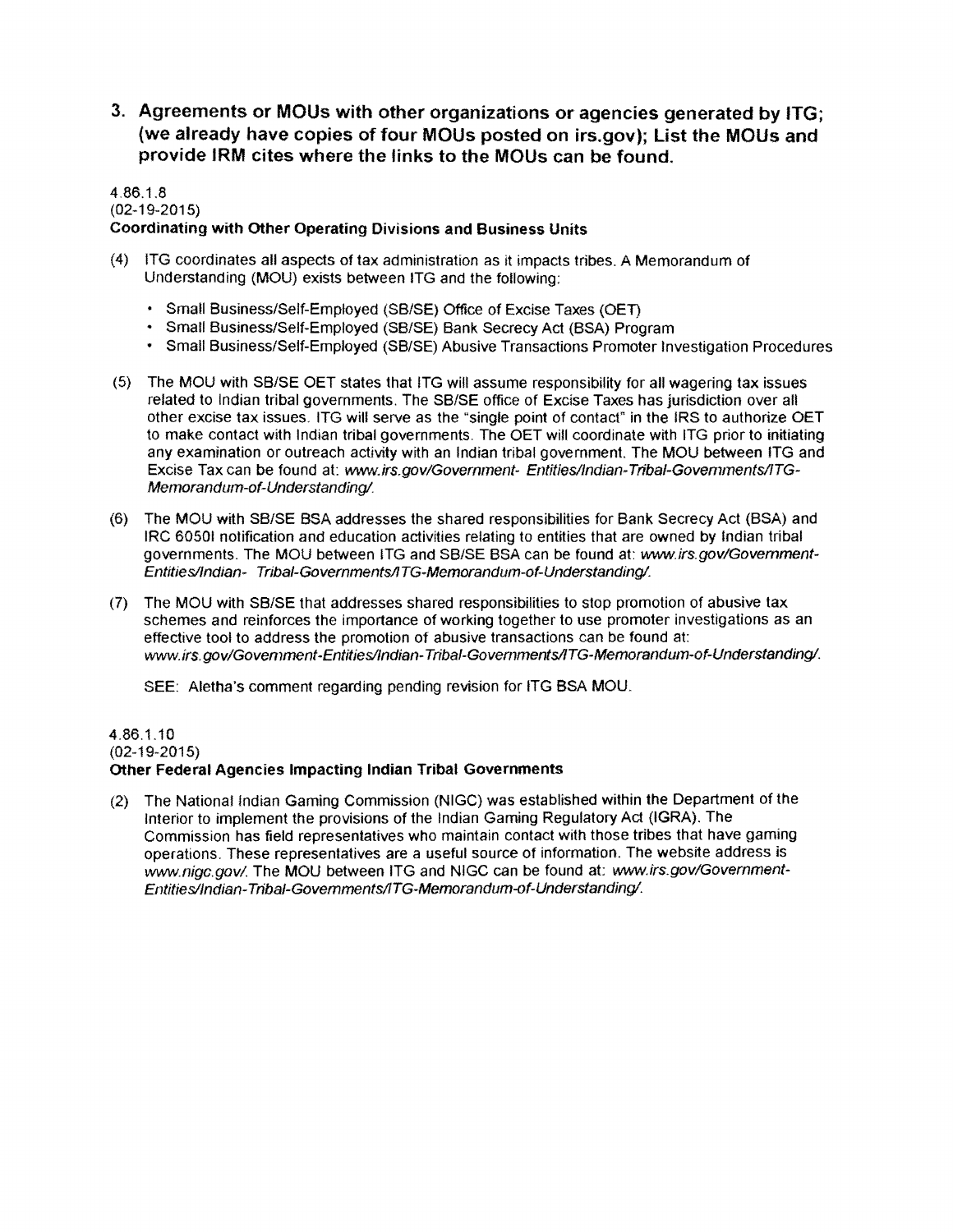### **:\'IEMORANDUM OF UNDERSTANDING BETWEEN THE MUNICIPAL SECURITIES RULEMAKING BOARD AND THE INTERNAL REVENUE SERVICE**

The second process of With 1985 to the 1980s and 1980s.

**WHEREAS, the Municipal Securities Rulemaking Board ("MSRB") is a self-regulatory** organization established by Congress under Section 15B of the Securities Exchange Act of 1934 (the "Act") to protect investors, municipal entities, obligated persons, and the public interest by promulgating rules pertaining lo the municipal securities activities of brokers. dealers. and municipal securities dealers (collectively, "dealers''), and the municipal advisory activities of municipal advisors:

**WHEREAS,** the Internal Revenue Service ("!RS"') is a bureau of the U.S. Department of the lreasury authorized to administer and enforce the internal revenue laws of the United States of America:

**WHERKAS,** the MSRB and IRS desire to enter into a Memorandum of Understanding to memorialize their coordinated activities in furtherance of their respective statutory obligations:

**NOW, THEREFORE,** the MSRB and IRS hereby agree as follows:

- I. General Obligations of the Parties: The MSRB is charged by statute with. among other responsibilities, drafting mies pertaining to the municipal securities activities of dealers and municipal advisory activities of municipal advisors. The IRS Tax Exempt Bonds ("TEB"") function of the Tax Exempt and Government Entities division is responsible for administering and enforcing the federal internal revenue laws applicable to tax-exempt and tax credit bonds (including direct pay bonds). The MSRB also administers a number of market information transparency programs. and develops information products based on these programs. which may he used by TEB to conduct administration and enforcement programs pertaining to tax·exempl and tax credit bonds.
- 2. Access to MSRB Information Products: The MSRB wishes to assist the IRS in carrying out its administration and enforcement activities regarding tax~exempt and tax credit bonds. In order to do so. the MSRB will make available to TEB its infornmtion products. as requested. at no charge. Additionally. TEB personnel will be provided with access to RegulatorWeb {"Reg Web''). a proprietary intranet website developed by the MSRB for use by regulatory authorities, including any successor intranet website or platform. Reg Web contains standardized and customized reports derived from MSRB information products and other non-public data. The MSRB will also provide training to TEB personnel on the use of RcgWeb and the interpretation of Reg Web reports.
- 3. Use of MSRB Information Products: TEB intends to utilize Reg Web and the MSRB information products available through the website to review municipal securities transaction detail for purposes of administering and enforcing compliance with the federal internal revenue laws applicable to the municipal bonds market. This includes researching municipal securities trade data as part of a compliance effort to monitor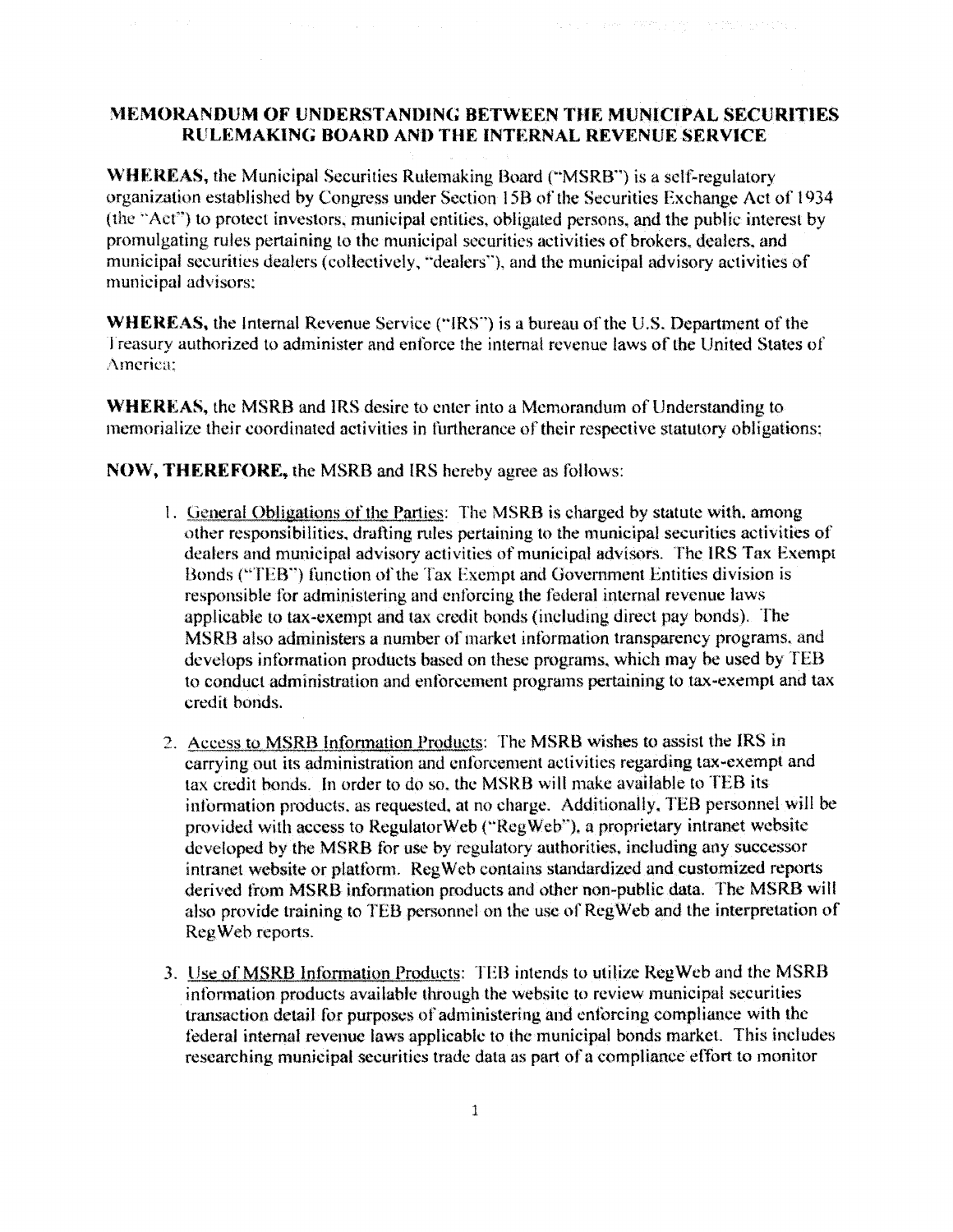practices related to the establishment of issue price for federal tax purposes and other matters. Information contained in Reg Web reports may provide evidence for further inquiry with respect to tax-exempt and tax credit bond issues. including administration and cnfbrcemcnt activities TEB acknowledges that the information included in the MSRB information products and RegWeb is collected pursuant to the federal securities laws and that the information that the MSRB collects from regulated entities and other parties that is made available through the MSRB information products and Reg Web is produced by such submitters pursuant to parameters designed to promote the regulatory objectives of such federal securities laws. Thus, in using such information in connection with any administration and enforcement activities, TEB acknowledges the importance of understanding the extent to which the information may be consistent with or diverge from the requirements of the federal internal revenue laws. TEB agrees to undertake appropriate training as provided in Section 2 of this MOU prior to accessing Reg Web and other MSRB information products and the MSRB agrees to provide appropriate training and support to TEB personnel in connection with understanding the nature of the information provided under this MOU. TEB agrees to share with the MSRB any observations or conclusions derived from its use of the information provided under this MOU as may be of assistance to the MSRB in connection with its regulatory duties. to the extent permitted by law. including the limitations under section 6103 of the Internal Revenue Code.

TEB agrees that any information from publicly-available MSRB information products provided by the MSRB to TEB at no charge for which the MSRB normally charges subscription fees may not be distributed or otherwise re-disseminated to any other party notwithstanding the generally applicable terms of use for such MSRB information products, provided that TEB may distribute or otherwise re-disseminate limited quantities of aggregated data in support of its administration and enforcement activities. Nothing in this paragraph shall be interpreted to prohibit TEB from using the data and information obtained from MSRB under this MOU in connection with administering and enforcing compliance with the federal internal revenue laws.

4. Confidentiality and Privileges: The parties agree to protect the confidentiality of information (including derivative information) exchanged pursuant to this MOU, and to establish and maintain appropriate safeguards to accomplish this purpose. The parties also intend that the terms of this MOU will not constitute a waiver of confidentiality or any privilege applicable to such information. and the parties expressly reserve all evidentiary privileges and immunities applicable to the information shared under this MOU.

Nothing in this paragraph shall be interpreted to prohibit TEB using the data and disclosing information obtained from MSRB under this MOU in connection with. and as necessary in, the administration and enforcement of fodcral internal revenue laws. including statistical studies with respect to the operations of such laws.

If the IRS or MSRB is compelled by law. either pursuant lo the Freedom of Information Act, or otherwise, to honor any request by any other person or governmental entity, for information obtained from the other party under the terms of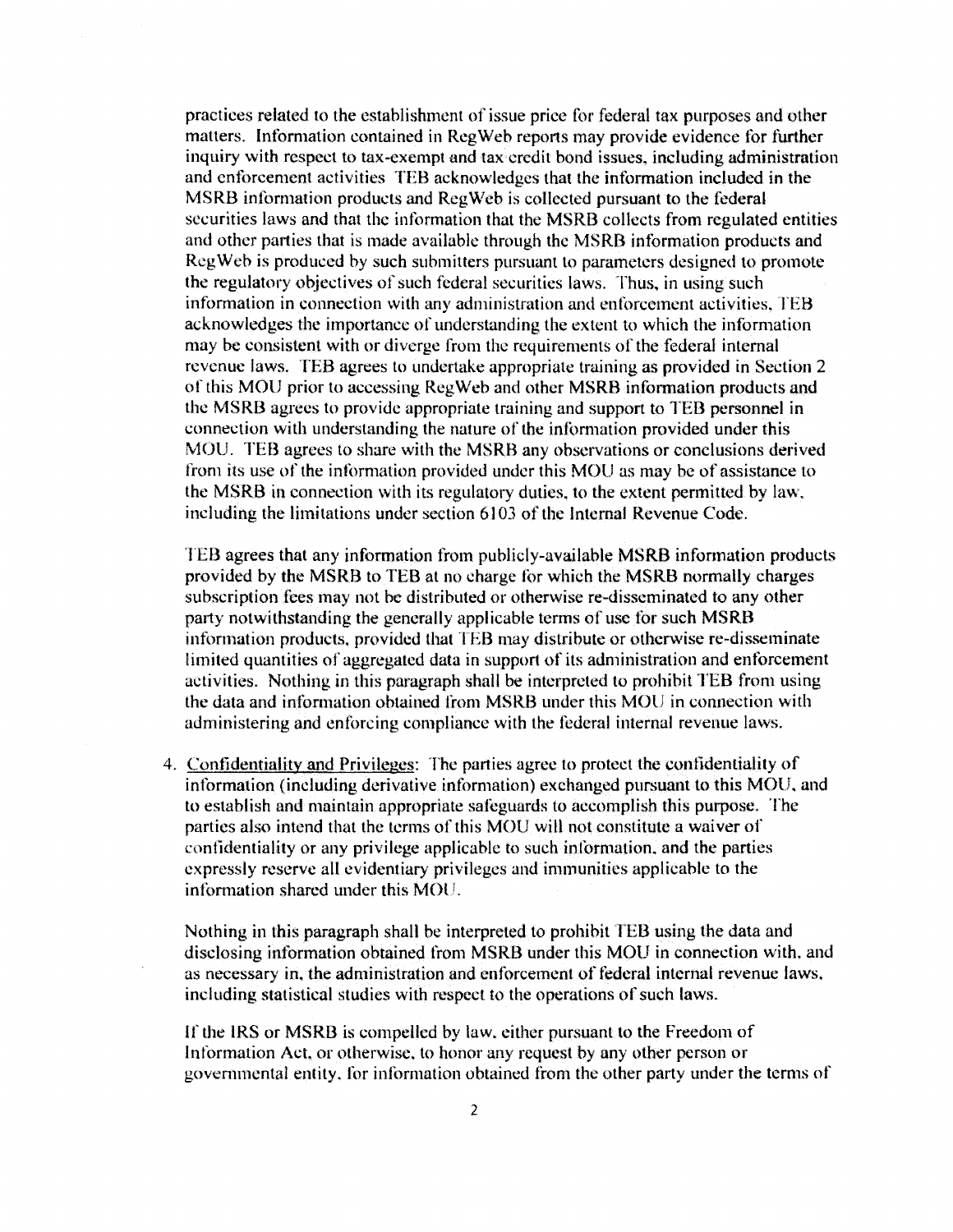this MOU, the requested party shall promptly contact the other party in writing of such request, in a sufficient time for the other party to raise objection to such production. Such contact hy the requesting party will be made to the extent authorized by law, including the limitations under section 6103 of the Internal Revenue Code.

- 5. Responsible Parties and Points of Contact: The responsible parties with authority to approve. ratify, and make decisions with respect to this MOU are:
	- MSRB: Lawrence P. Sandor, Senior Associate General Counsel;
	- IRS: Director, Tax Exempt Bonds

All notifications pursuant to this MOU should be sent to the following persons:

- MSRB: Ronald Smith, Corporate Secretary
- IRS: Director, Tax Exempt Bonds

Should a disagreement arise as to the interpretation of the provisions of this agreement that cannot be resolved between the points of contact at the IRS and the MSRB. the arca(s) of disagreement will be reduced to writing by each organization and presented to the MSRB General Counsel. Market Regulation and IRS Director. Government Entities for resolution. If settlement cannot be reached at this level, the disagreement will be raised to the MSRB Chief Legal Officer and IRS Commissioner, Tax Exempt and Government Entities Division for final resolution

Each party to the MOU is responsible for its own costs.

Each party to this MOU shall be liable for the acts and omissions of its owns employees.

- 6. Term: This MOU is cffoctivc upon execution and will remain in effect until amended. replaced, or terminated by the signed mutual agreement of the MSRB and IRS. This MOU may be amended in writing from time to time by the signed mutual consent of the parties hereto.
- 7. Signatures:

| For MSRB: | $\sim$           |  |
|-----------|------------------|--|
| For IRS:  |                  |  |
| Dated:    | October 19, 2011 |  |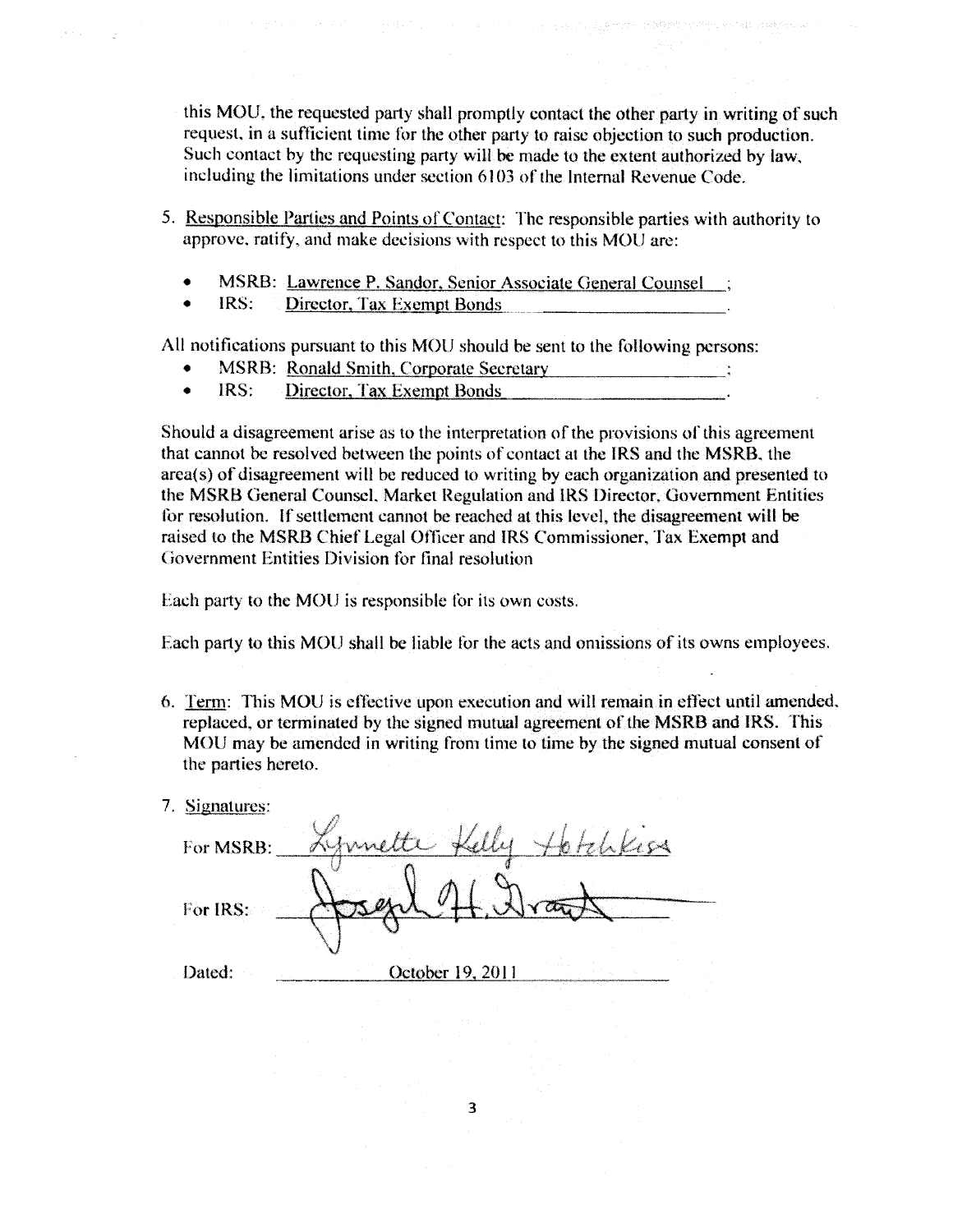Topic: Agreements and Memoranda of Understanding Champion / Lead: FSLG Director

Currently, FSLG has only one Memorandum of Agreement. The memo discusses how FSLG and the Social Security Administration work together to address Section 218 compliance with our joint customers and was issued in April, 2002. See attachment.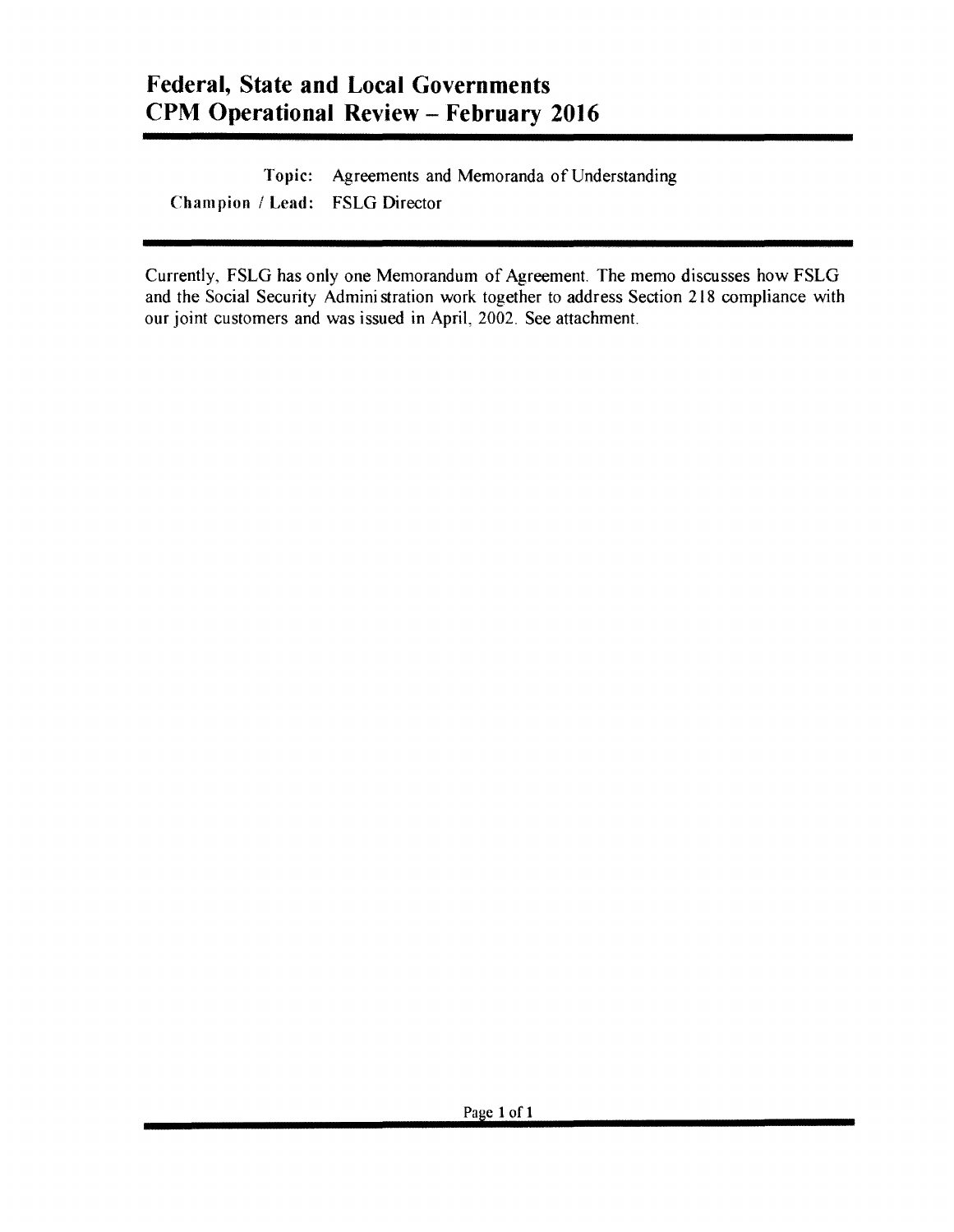# MEMORANDUM OF UNDERSTANDING BETWEEN THE SOCIAL SECURITY ADMINISTRATION AND THE INTERNAL REVENUE SERVICE FOR STATE AND LOCAL GOVERNMENT COMPLIANCE ISSUES

# Section 1. Purpose

This Memorandum of Understanding (MOU) specifies the responsibilities of the Social Security Administration (SSA) and the Internal Revenue Service (IRS) with respect to reporting and compliance requirements for state and local government employers under the Social Security Act (Act) and the Internal Revenue Code (Code). This includes specifying the responsibilities of both agencies for performing compliance reviews, educating public employers, and improving the reporting process between SSA and IRS to detect compliance problems.

Additionally, this MOU addresses activities intended to improve the wage reporting of state and local government entities. These specifically include the responsibilities of the IRS and SSA regarding meeting the educational needs of public employers and improving the operational and informational exchanges between the agencies.

# Section 2. Background

Public Law 99·509, enacted October 21, 1986, revised Section 218 of the Act and Sections 3121 and 3126 of the Code to transfer from the states and SSA to the IRS responsibility for the collection of Social Security contributions from state and local government employers under Section 218 Agreements. Prior to 1987, the State Social Security Administrators were responsible for reporting covered wages to SSA, collecting the Social Security and Medicare contributions from public employers, and depositing those amounts to the Social Security Trust Funds. Beginning January 1, 1987, state and local government employers became responsible for the reporting and payment of Social Security and Medicare taxes directly to the IRS.

A "Section 218 Agreement" is a written agreement between a state and SSA to provide Social Security and/or Medicare coverage for employees of a state or local government. Beginning January 1, 1951, Section 218 Agreement coverage was available for the services of employees in positions not covered under a retirement system. These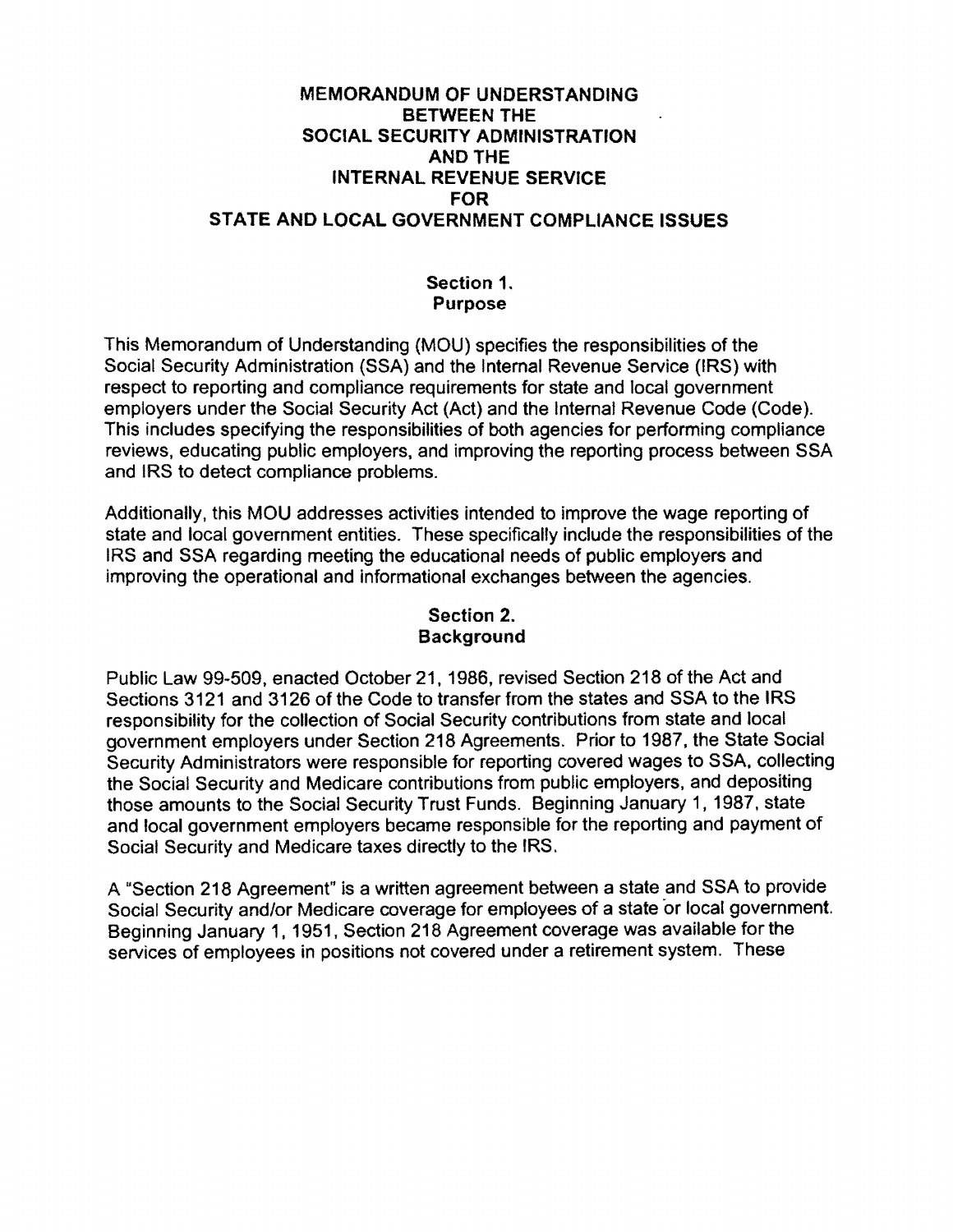non-retirement system positions are referred to as absolute coverage groups. The Social Security Amendments of 1954, effective January 1, 1955, allowed states to voluntarily extended Section 218 Agreement coverage to the services of employees in positions covered under a retirement system. These groups are referred to as retirement system coverage groups. Since April 20, 1983, coverage under a Section 218 Agreement cannot be terminated unless the state or local government entity is legally dissolved.

In 1986, Public Law 99-272 mandated Medicare coverage for all state and local government employees hired, or rehired, after March 31, 1986. In 1990, Public Law 101-508 mandated Social Security coverage, effective July 2, 1991, for virtually all state and local government employees not covered by either a public retirement system or a Section 218 Agreement.

### Section 3. Responsibilities

The SSA is responsible for the Social Security and Medicare coverage provisions under the Act. The IRS is responsible for the Social Security and Medicare taxation provisions under the Code.

With respect to state and local government taxation issues, under the authority of Chapter 21 of the Code, IRS is responsible for:

• Administering the Federal Insurance Contributions Act (FICA), including the mandatory Social Security and Medicare provisions concerning services performed by state and local government employees;

Assuring that there is proper reporting and collection of Social Security and Medicare taxes by state and local governments under the FICA through examination and other compliance programs; and

• Interpreting the FICA provisions applicable to state and local governments through published guidance, e.g., Regulations, revenue rulings, and revenue procedures, and through non-precedential advice to taxpayers and IRS personnel, e.g., private letter rulings and field directives.

With respect to state and local government coverage issues, under the authority of Sections 218 and 210 of the Act, SSA is responsible for:

• Making rules and Regulations and establishing procedures, not inconsistent with Title II of the Act (42 U.S.C. 401 et seq.), which are necessary or appropriate to carry out certain provisions of the Act;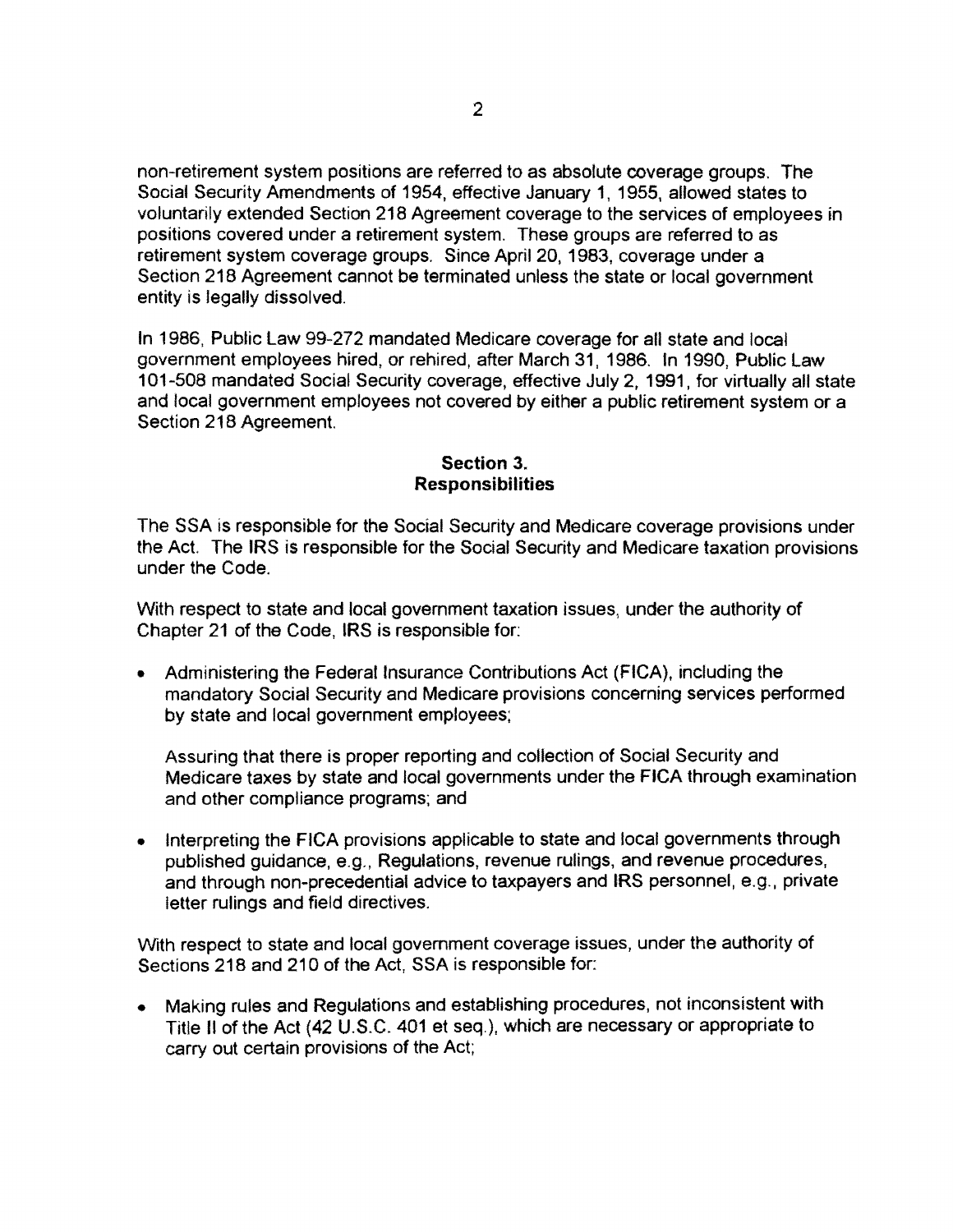• Adopting reasonable and proper rules and Regulations to regulate and provide for the nature and extent of the proofs and evidence and the method of taking and furnishing the same in order to establish the right to benefits under the Act;

Maintaining and executing Section 218 Agreements and Modifications to such agreements;

Determining the coverage status of state and local government employees covered under a state's Section 218 Agreement and modifications thereof, and the mandatory coverage provisions under Section 210 of the Act. for Social Security and Medicare benefit purposes; and

• Assuring the accurate crediting of earnings to all workers; maintaining accurate earnings records; verifying the earnings amounts provided; and correcting erroneously posted amounts, as required by law.

## Section 4. Educating State and Local Government Employers

IRS will advise and educate state and local government employers about Social Security and Medicare taxation provisions under the FICA, including those provisions relating to reporting and deposit processes for Social Security and Medicare taxes.

SSA will advise and educate State Social Security Administrators and state and local government employers about the Social Security and Medicare coverage provisions under Sections 210 and 218 of the Act and the Annual Wage Reporting (AWR} process.

I RS and SSA will promote better state and local government reporting practices by conducting periodic joint educational workshops for state and local government employers.

SSA and IRS will review IRS Publication 963, Federal-State Reference Guide for State and Local Government Employers, a multi-agency document published by the IRS, to determine whether a revision of the publication is necessary. New editions of Publication 963, or supplementary publications (additions/deletions}, will be created jointly by the IRS and SSA.

# Section 5. Improving the Coordination Process Between IRS and **SSA**

IRS and SSA agree to implement a standing Section 218 Committee beginning in Fiscal Year 2002 to discuss policy, procedural, and compliance issues relating to Social Security and Medicare coverage and taxation of state and local government employees.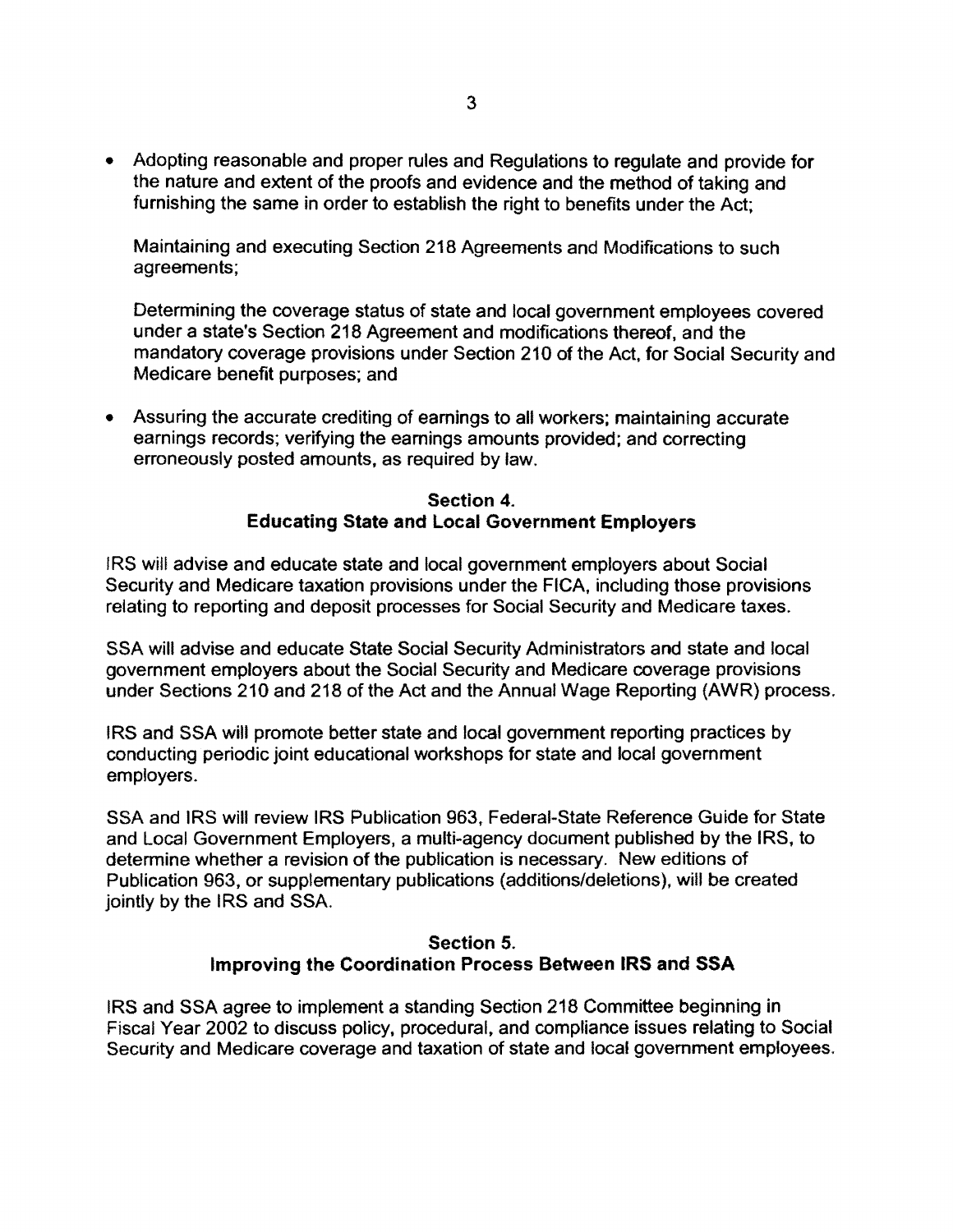The Section 218 Committee will meet semiannually, or more frequently, if appropriate to evaluate findings and develop proposals and alternatives for executive decisionmaking.

The Section 218 Committee will evaluate information exchange methods for data concerning state and local government employers and will periodically provide recommendations for improving the coordination process. As an essential part of this process, the Committee will study the feasibility of perfecting the Section 218 Agreement/Modification information retained in IRS and SSA databases. The Section 218 Committee will consider sharing perfected Section 218 Agreement/Modification data with State Social Security Administrators.

#### Section 6. Disclosure of Federal Returns and Federal Return Information

SSA is bound by the provisions of Section 1106 of the Act and Section 6103 of the Code. IRS is bound by the provisions of Section 6103 of the Code.

Section 6103(I)(1)(A) of the Code authorizes the IRS, upon written request, to disclose returns and return information with respect to taxes imposed by chapters 2, 21, and 24 to SSA for purposes of SSA's administration of the Act.

The term "Federal Return" means a "return" as defined in Section 6103(b)(1) of the Code. The term "Federal Return Information" means "return information" as defined in Section 6103(b)(2) of the Code.

Pursuant to the Act, the SSA is charged with responsibility for administration of the Act. Federal Returns and Federal Return Information (whether originals, paper copies, photocopies, microfilm, magnetic media, or any other form) received from the IRS pursuant to Section 6103(1)(1 )(A) will be used only to the extent necessary for the purpose of SSA's administration of the Act. Such information shall not be used for the SSA's administration of any other statute.

The term "SSA Representative" means an officer or employee of the SSA designated in writing by the SSA to the Commissioner, IRS, as an individual who is authorized to inspect or receive Federal Returns and/or Federal Return Information with respect to chapters 2, 21, and 24 taxes on behalf of the SSA as provided by Section 6103(1)(1 )(A) of the Code, but only so long as the duties and employment of such officer or employee require access to such Federal Returns and/or Federal Return Information for purposes of administration by the SSA of the Act.

Upon the occurrence of any change in employment, duties, or other relevant matters affecting an SSA Representative's authority to access Federal Returns and Federal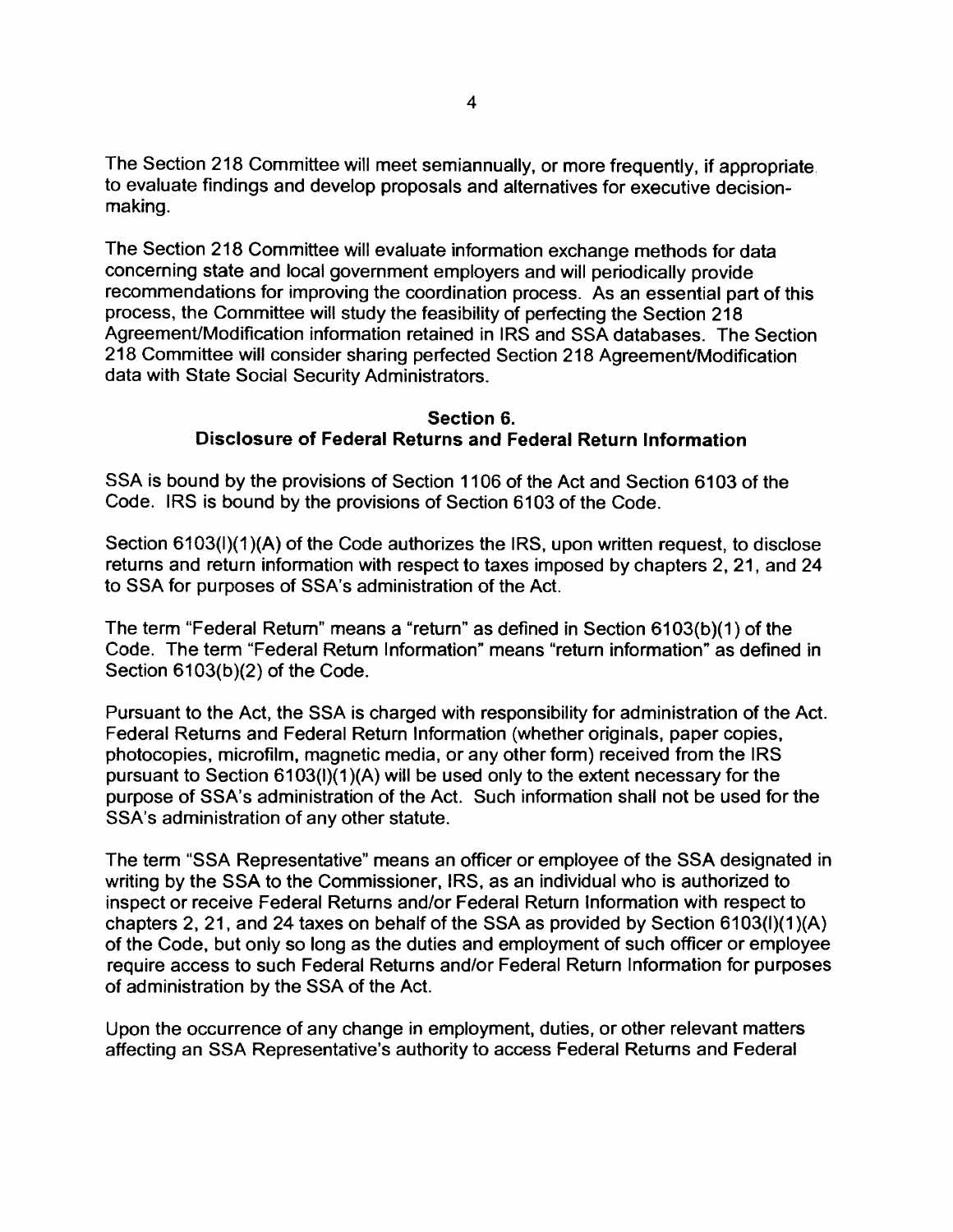Return Information, or status as an SSA Representative, the SSA shall promptly advise in writing the Commissioner or his or her designated representative of such change.

The term "disclosure" means the making known to any person in any manner Federal Return or Federal Return Information. An SSA Representative to whom a Federal Return or Federal Return Information has been disclosed may only disclose such return or return information to another officer or employee of the SSA only to the extent necessary for the purpose of SSA's administration of the Act. Disclosures to contractors and administrators are not allowed.

In accordance with Section 6103 of the Code, this agreement shall constitute a request for the Commissioner, IRS to disclose returns and return information with respect to taxes imposed by Chapters 2, 21, and 24 of the Code to the SSA for purposes of its administration of the Act. Specifically, when the IRS becomes aware of a state or local government employer whose noncompliance with the reporting requirements has resulted in a failure to correctly report employee wages for Social Security purposes, the IRS will provide SSA with the information identifying such entities so, if needed, SSA will be able to contact the employer and obtain the information required to correct employees' earnings records.

#### Section 7. Disclosure Safeguards

As an express condition for the inspection and disclosure of Federal Returns and Federal Return Information. the SSA agrees to comply with the safeguards and requirements prescribed by Section 6103(p)(4) of the Code and with such provisions governing implementation of such safeguards and requirements as may be established by Regulations and written procedures; provided by existing Regulations; or contained in IRS Publication 1075, Tax Information Security Guidelines for Federal, State, and Local Agencies.

The SSA will make its officers and employees aware that under Section 6103(a) of the Code, they are required to maintain the confidentiality of Federal Returns and Federal Return Information and that under Section 6103(a)(1), as Federal Officers or Employees, they are prohibited from disclosing Federal Returns or Federal Return Information except as specifically authorized under the Code. The SSA will also make its officers and employees aware that the Code's confidentiality restrictions are enforced by criminal penalties for individuals convicted of willful unauthorized disclosure of Federal Returns or Federal Return Information (see Section 7213 of the Code), criminal penalties for individuals convicted of unauthorized access/inspection of Federal Returns or Federal Return Information (see Section 7213A; and 18 U.S.C. 1030(a)(2)(8)), as well as a civil damages remedy against the United States available to persons whose Federal Returns or Federal Return Information has been unlawfully accessed or disclosed by any Federal officer or employee (see Section 7431 of the Code).